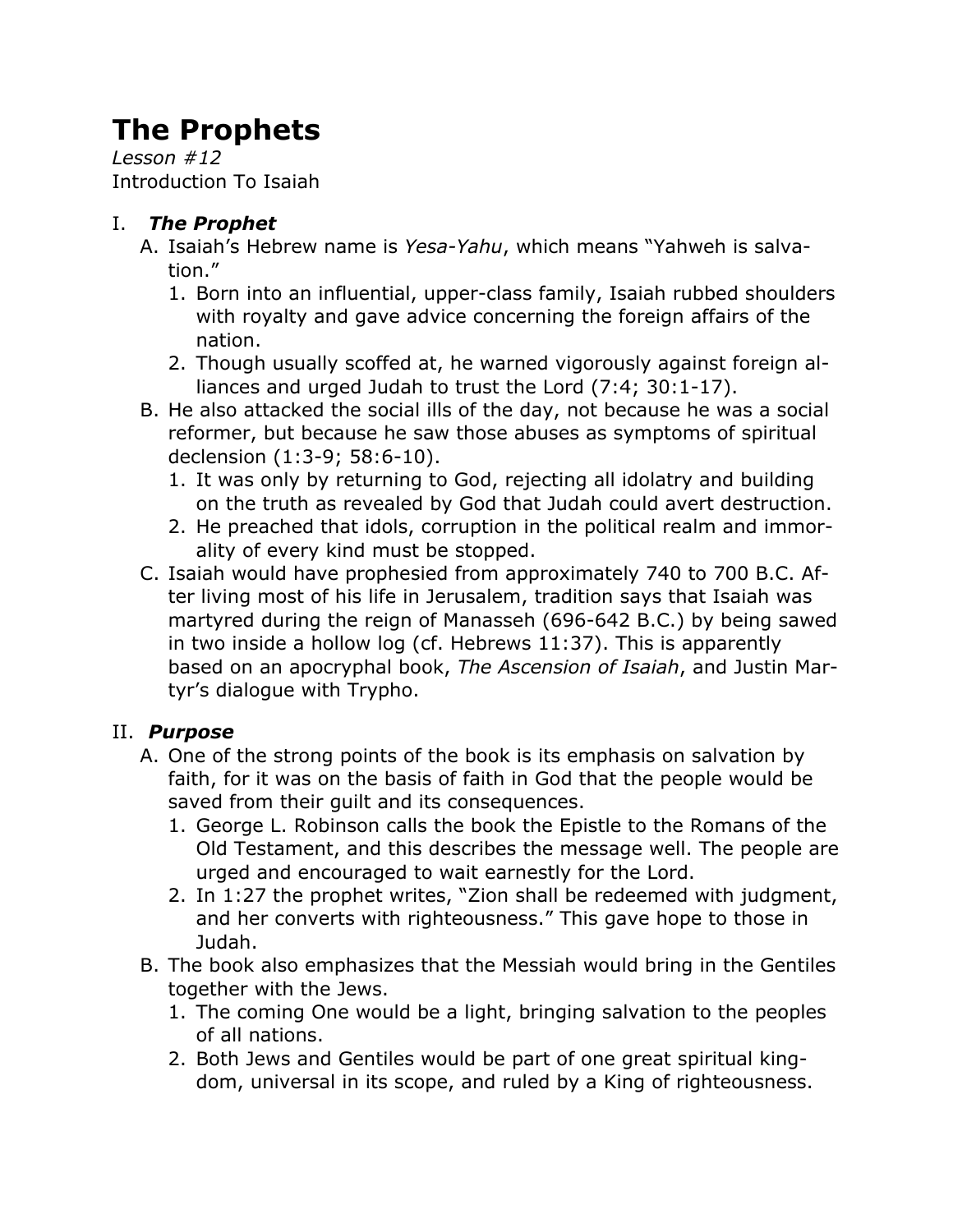- 3. Why the Jews could not see and accept this great purpose of God as set forth by Isaiah and fulfilled in Christ has long been a mystery.
	- a) The prophet, however, had an explanation for it.
	- b) The Jews closed their eyes, stopped their ears and hardened their hearts so that they could not accept the truth.
- C. Isaiah's ministry occurred at a critical time in Judah's history, as will be seen in the next section. As a sign of the deliverance of Judah, Isaiah proclaimed the birth of the Messiah and prophesied concerning the nature of His kingdom. In chapters 40-66, he set forth the spiritual conduct and destiny of the people of God.

#### III. *Historical Scope*

- A. Israel and Judah.
	- 1. In their prosperity, Israel and Judah forgot God and fell into corruption and decay. Under the leadership of Jeroboam II (782-753 B.C.) Israel's borders had been largely restored, and the period was characterized by a prosperity unknown since the days of Solomon.
	- 2. In Judah the capable and skillful Uzziah (767-740 B.C.) in a large measure restored the borders of that country, and prosperity reached a peak not enjoyed since Solomon's day.
		- a) In both nations this material affluence produced the ills that so often accompany wealth.
		- b) The people forgot God and ascribed their prosperity and wellbeing to the idols to which they had turned.
	- 3. Idolatry was rampant in Israel.
		- a) Since Solomon's death (931 B.C.), when the northern kingdom separated from Judah, Israel worshiped Jehovah through the symbol of the two golden calves which had been set up at Bethel and Dan by their first king, Jeroboam.
		- b) All succeeding kings had followed him in honoring these two calves. Added to this form of idolatry was Baal worship, a national cult established through the influence of Jezebel, the wife of Ahab, who reigned from 874 to 853 B.C.
	- 4. Before God brought judgment upon the nation, God raised up two prophets whom He sent to cry out against the sins of the day and to plead with the people to return to Him.
		- a) Hosea and Amos were sent to the northern nation of Israel and Isaiah and Micah were sent to the southern nation of Judah.
		- b) Isaiah seems to have done his preaching in Jerusalem, whereas Micah, sometimes called the village or country prophet, confined his efforts largely to the smaller towns northwest and southwest of Jerusalem.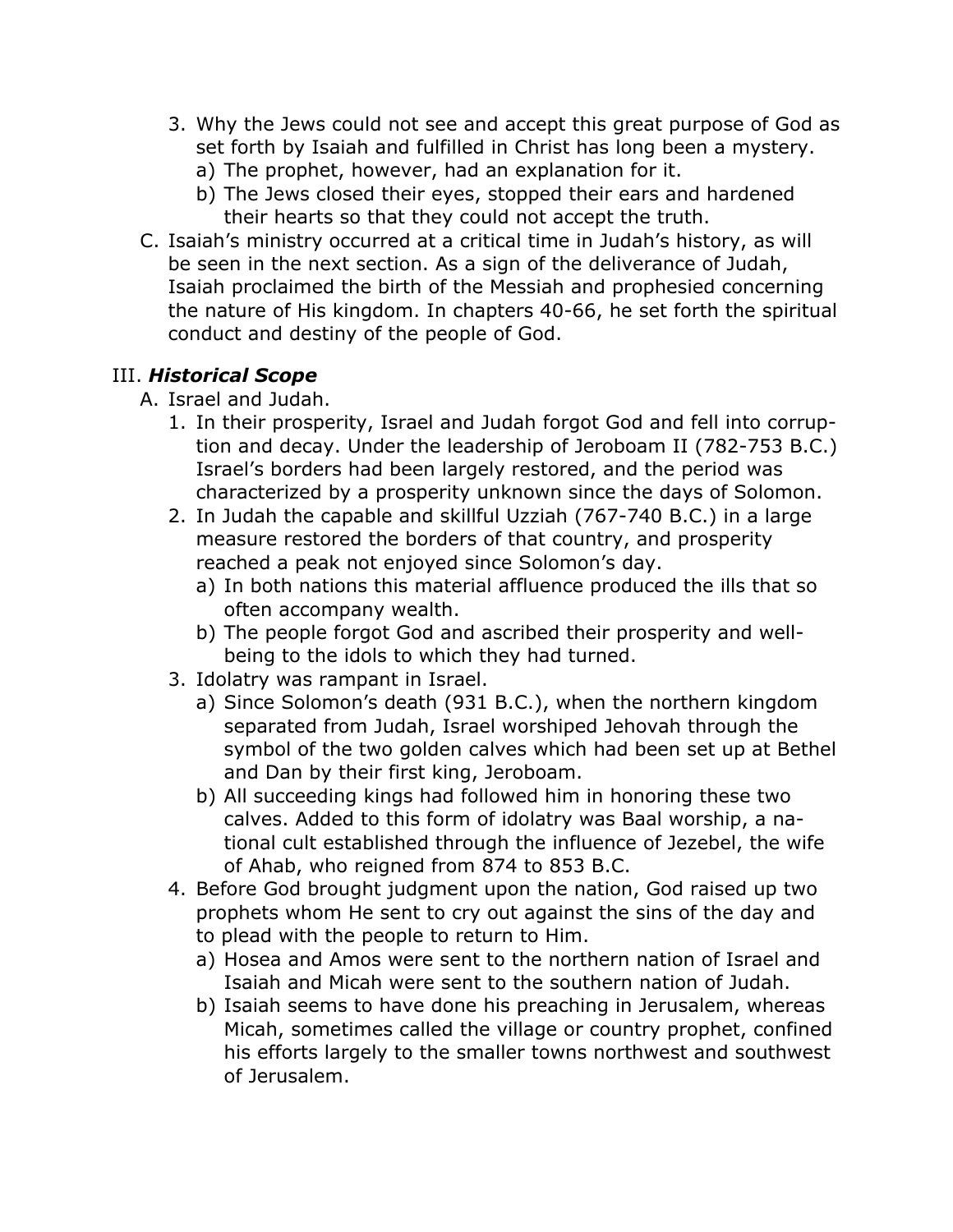- B. Assyria.
	- 1. Although there are hundreds of years of history concerning the Assyrian people, we will consider only the parts germane to our study.
		- a) In 722 B.C., the city of Samaria fell to the Assyrians.
			- (1) Sargon II was probably the general who directed the siege in its latter days and took the throne of Assyria when Shalmaneser died.
			- (2) Upon the death of Sargon II (705 B.C.), his son Sennacherib inherited the throne.
			- (3) He is described by historians as a gifted military commander but an arrogant character who inspired the hatred of all.
		- b) At the time of this siege Isaiah declared that this was God's punishment for Judah's corrupt leadership, her injustice to the oppressed and her practice of merely external religion (1:21-31; 28:1-29:15). He reproved Hezekiah for making a defense alliance with Shabako of Egypt and Tirhakah of Ethiopia, urging him to trust in the Lord (29:15-32:20).
		- c) Major events which occurred during the siege of Jerusalem are recorded in Isaiah 36-37, 2 Kings 18-19 and 2 Chronicles 32:1-23.
			- (1) After Sennacherib overran the 46 fortified Judean cities, Hezekiah paid him a large tribute, receiving the assurance that the Assyrians would not besiege Jerusalem (2 Kings 18:14-16).
			- (2) Sennacherib reneged (33:8), Hezekiah stopped the tribute (36:5) and Sennacherib dispatched a large number of troops to besiege the city (36:2-37:7; 2 Kings 18:17-19).
			- (3) The Egyptians and Ethiopians advanced toward the Assyrians from the south. The Assyrian soldiers at Jerusalem then abandoned the siege to assist their fellow soldiers against this advance.
		- d) In 701 B.C., Sennacherib sent Hezekiah a threatening letter reinforced with a contingent of Assyrian soldiers, demanding Judah's surrender.
			- (1) In a great act of faith, Hezekiah spread out the letter before the Lord on the altar of burnt offering and prayed fervently for deliverance.
			- (2) That night an angel of God passed through the Assyrian camp, killing 185,000 troops.
			- (3) Afterwards, Sennacherib and his army returned to Nineveh (37:14-37; 2 Kings 19:14-36).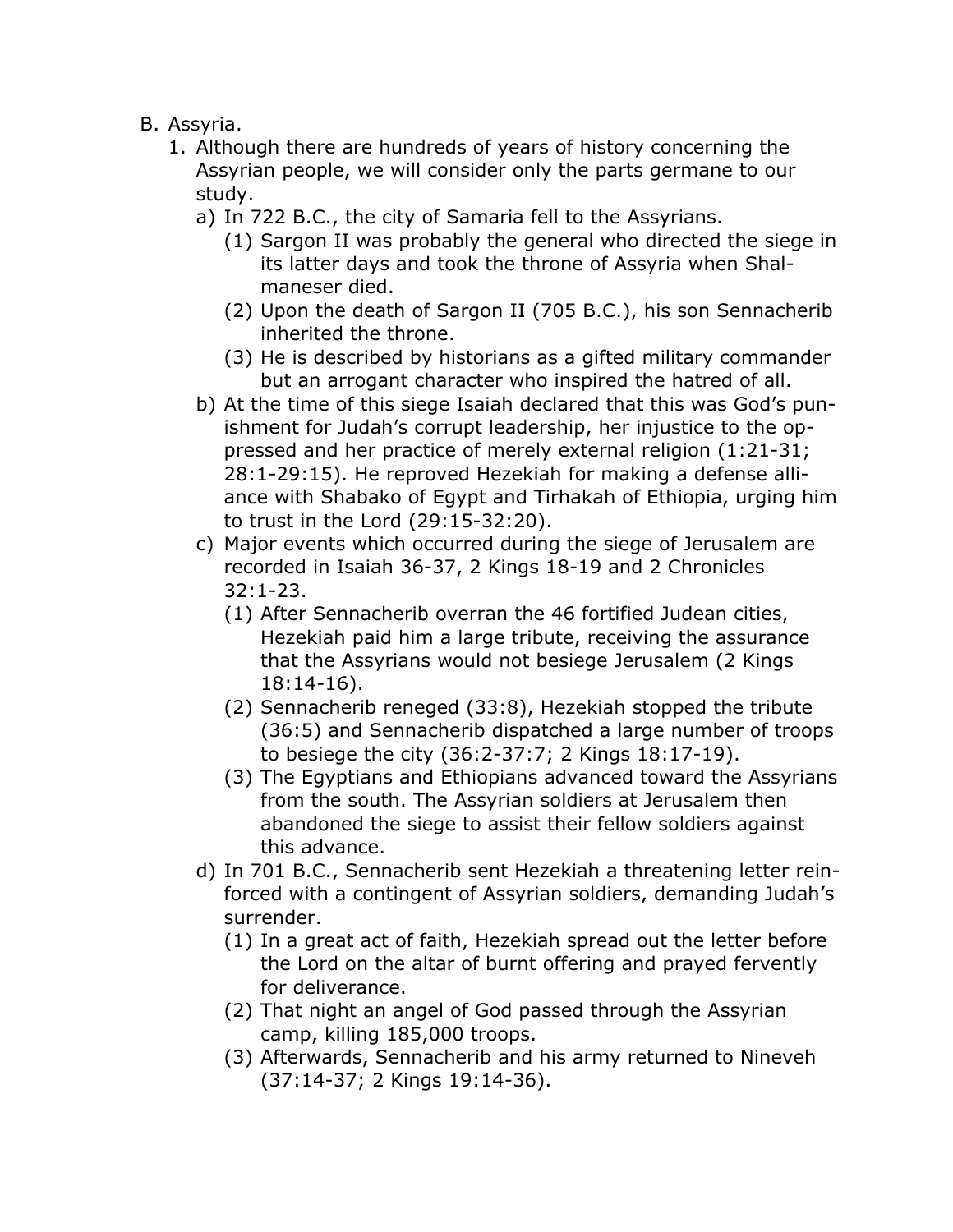- (4) He alienated his sons so badly that they killed him while he was worshiping in the house of his god (Isaiah 37:38).
- e) During the siege Isaiah proclaimed that God was punishing His people for their apostasies (1:2-9), but as soon as He was through using the Assyrians, the Edomites and their allies, they too would be destroyed (14:24-27; 33:1-34:17).
- f) During the reign of Manasseh, idolatrous practices were reinstated, and Isaiah warned of the inevitability of the Babylonian captivity. He also gave assurance of the preservation of the people and the restoration of the nation.
- 2. Of course, Isaiah's prophecies also reach all the way into the life of Christ and the establishment of the church.

## IV. *Authorship*

- A. The question of the authorship of the prophecy of Isaiah is one that is widely discussed by modern scholarship.
	- 1. Much dispute has arisen over the authorship of chapters 40-66. Some assign the entire section to a "Deutero-Isaiah," who lived around 540 B.C. (after the Babylonian captivity).
	- 2. Others see a "Trito-Isaiah," who wrote chapters 56-66. Still others see insertions and editing as late as the first century B.C., a position hard to maintain in view of the discovery of the Qumran Isaiah scroll dated in the second century B.C.
- B. These suggestions attempt to eliminate the supernatural element necessary for predictive prophecy.
	- 1. Hence, the Babylonian captivity and the return under a Persian king are not viewed as being predicted 150 years in advance, but as "prophecies" recorded after the events.
	- 2. But even if one were to grant such a conclusion, it would not invalidate predictive prophecy for there are many more instances without serious contention within the Old Testament, such as the prophecy of Josiah 300 years before the fact in 1 Kings 13:2.
- C. The heading of the prophecy  $(1:1)$  is intended to stand for the entire book.
	- 1. This heading describes the book as a vision of Isaiah the son of Amoz, having to do with Judah and Jerusalem, and having been seen at a specific time.
	- 2. If this was the work of later editors, then what led them to be so definite in attributing the book to Isaiah the son of Amoz?
- D. Isaiah 13:1 is a serious blow to the theory of a "Deutero-Isaiah."
	- 1. Chapter 13 contains a burden of divine judgment upon the city of Babylon which in Isaiah's day was a mere subject province under the Assyrian empire.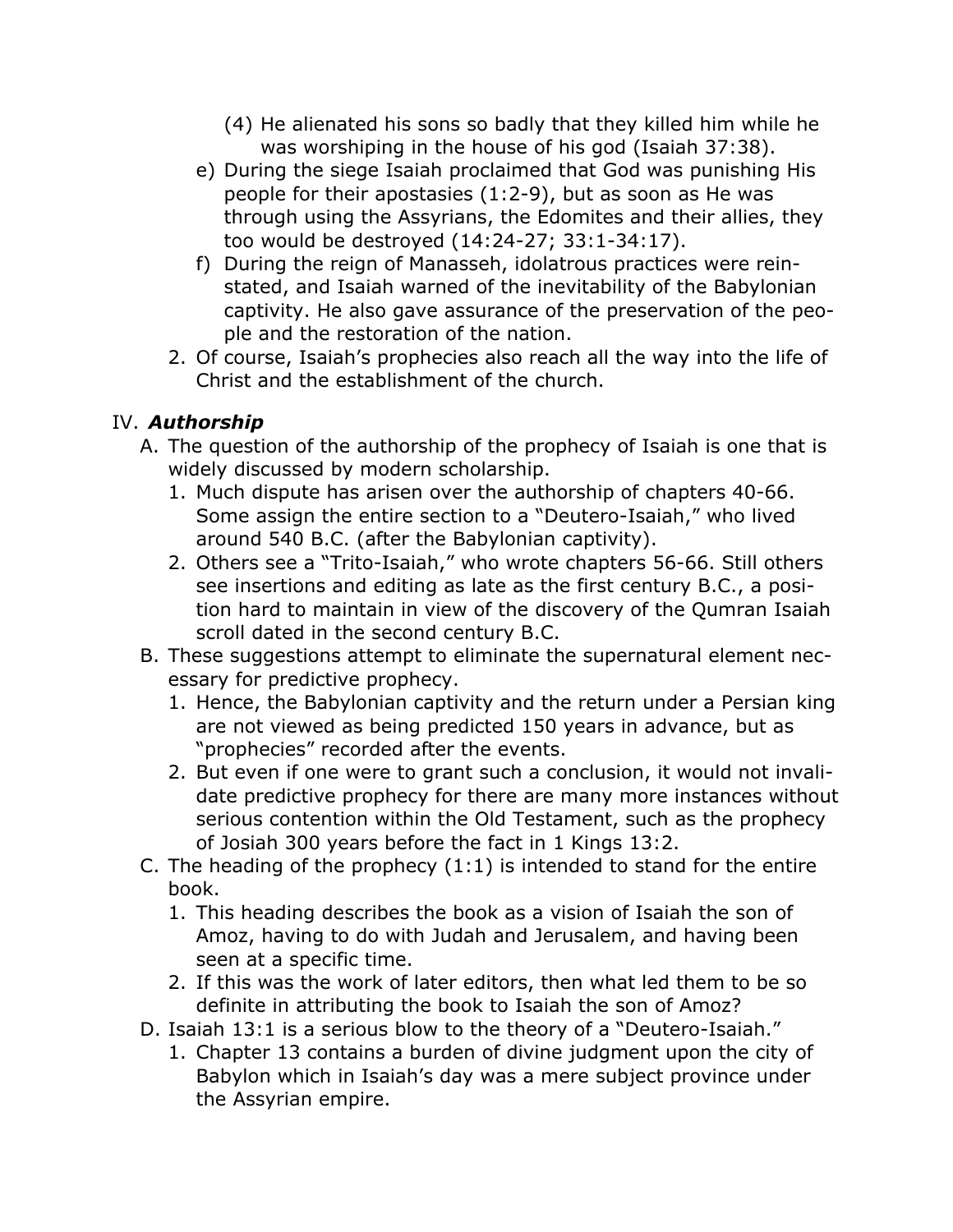- 2. The opening verse states, "The burden of Babylon, which Isaiah the son of Amoz did see."
	- a) This constitutes the clearest affirmation possible that Isaiah foretold the coming importance of Babylon, her devastation of Palestine and her ultimate downfall before the onslaughts of the Medes.
	- b) This was all prophesied in the eighth century!
- E. The author of Isaiah 40-66 was someone very familiar with Palestine (41:19; 43:14; 44:14).
	- 1. He does not show a familiarity with the land of Babylon such as one might expect from one who dwelt among the captives.
	- 2. The statement "from thence" in 52:11 is conclusive. This clearly shows that this passage was not written in Babylon.
- F. There are passages in chapters 40-66 which do not fit the time of the exile.
	- 1. In 62:6 the walls of Jerusalem are standing.
	- 2. In 40:9 the cities of Judah, as well as Zion, are in existence.
	- 3. How could such a passage as this have been penned during the exile?
		- a) In 58:6, the writer presupposes that the Jews are living in Palestine as free people who can hold their own court cases.
		- b) Other passages, such as 43:6 and 48:1-5, prove this point as well.
- G. There is a unity in both parts of Isaiah.
	- 1. The phrase, "Holy One of Israel" as a designation of God reflects the great impression made upon the prophet by the majestic vision seen in the temple.
	- 2. So indelible is this impression that in chapters 1-39 Isaiah uses the phrase 12 times and in chapters 40-66 he employs it 13 times. Elsewhere in the Old Testament it occurs only six times.
	- 3. Other words also characterize both portions of the prophecy, e.g., "thornbush," "delusions," "dross" and "saith the Lord."
	- 4. There are 40-50 sentences and phrases that appear in both sections of the book and therefore argue for single authorship.
- H. The linguistic evidence is against the composition of "Deutero-Isaiah" in Babylon during the sixth century.
	- 1. In the writings of Ezra and Nehemiah, who came from the region of Babylon, we have a fair sample of the type of Hebrew spoken by Jews who returned from the exile to Palestine and settled in their homeland during the fifth century.
	- 2. These writings show a certain amount of linguistic intrusion from Aramaic and are sprinkled with Babylonian terms.